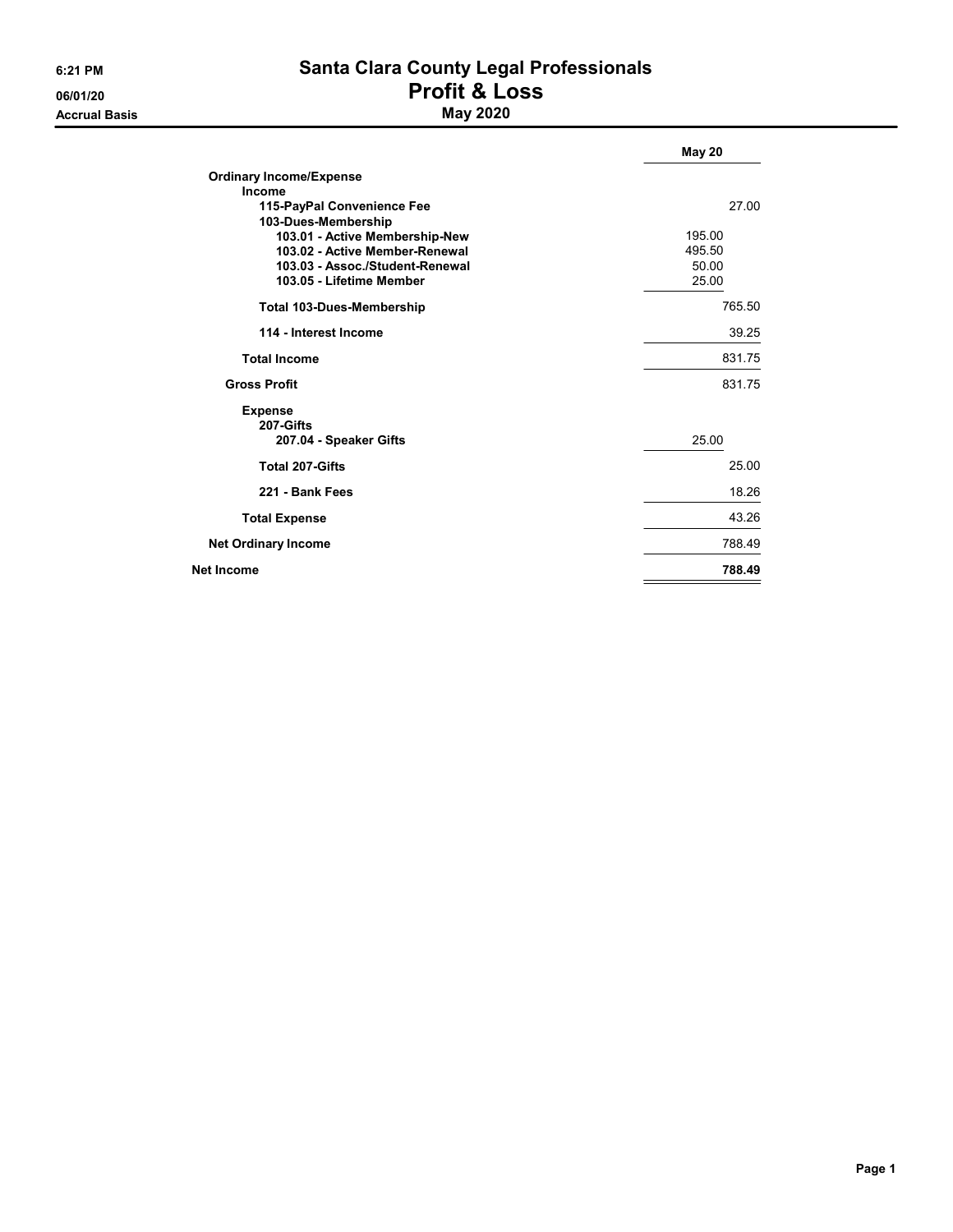## 6:24 PM Santa Clara County Legal Professionals 06/01/20 Deposit Detail

May 2020

| <b>Date</b>  | <b>Name</b>                   | Memo                                     | <b>Account</b>              | Amount<br>255.50 |  |
|--------------|-------------------------------|------------------------------------------|-----------------------------|------------------|--|
| 05/29/2020   |                               | <b>Deposit</b>                           | <b>Regular Checking</b>     |                  |  |
|              | Law Office of Janet L. Brewer | 2020-2021- Membership- Benjamin Silowitz | 103.01 - Active Membership- | $-65.00$         |  |
|              | Law Office of Janet L. Brewer | 2020-2021- Membership-Rod Cardinale, Jr. | 103.05 - Lifetime Member    | $-25.00$         |  |
|              | Law Office of Michael G. Desm | 2020-2021- Membership-Deborah Bedolla    | 103.02 - Active Member-Rene | $-55.00$         |  |
|              | JJ Reporting                  | 2020-2021- Membership-Theresa Kielty     | 103.02 - Active Member-Rene | $-55.00$         |  |
|              | Kim, Jin                      | 2020-2021- Membership-Jin Kim            | 103.02 - Active Member-Rene | $-55.50$         |  |
| <b>TOTAL</b> |                               |                                          |                             | $-255.50$        |  |
| 05/29/2020   |                               | PayPal                                   | <b>Regular Checking</b>     | 518.74           |  |
|              | Salsgiver, Pamela             | 2020-2021 Membership                     | 103.02 - Active Member-Rene | $-55.00$         |  |
|              | Salsgiver, Pamela             | PayPal Convenience Fee                   | 115-PayPal Convenience Fee  | $-3.00$          |  |
|              | PayPal                        | PayPal Fees                              | 221 - Bank Fees             | 1.98             |  |
|              | Ramos, Amy                    | 2020-2021 Membership                     | 103.02 - Active Member-Rene | $-55.00$         |  |
|              | Ramos, Amy                    | PayPal Convenience Fee                   | 115-PayPal Convenience Fee  | $-3.00$          |  |
|              | PayPal                        | PayPal Fees                              | 221 - Bank Fees             | 1.98             |  |
|              | April Ignaitis                | 2020-2021 Membership                     | 103.02 - Active Member-Rene | $-55.00$         |  |
|              | April Ignaitis                | PayPal Convenience Fee                   | 115-PayPal Convenience Fee  | $-3.00$          |  |
|              | PayPal                        | PayPal Fees                              | 221 - Bank Fees             | 1.98             |  |
|              | Burrow, Vada                  | 2020-2021 Membership                     | 103.01 - Active Membership- | $-65.00$         |  |
|              | Burrow, Vada                  | PayPal Convenience Fee                   | 115-PayPal Convenience Fee  | $-3.00$          |  |
|              | PayPal                        | PayPal Fees                              | 221 - Bank Fees             | 2.27             |  |
|              | Boardman, Sheryl R.           | 2020-2021 Membership                     | 103.02 - Active Member-Rene | $-55.00$         |  |
|              | Boardman, Sheryl R.           | PayPal Convenience Fee                   | 115-PayPal Convenience Fee  | $-3.00$          |  |
|              | PayPal                        | PayPal Fees                              | 221 - Bank Fees             | 1.98             |  |
|              | Gonzales, Ashlee              | 2020-2021 Membership                     | 103.02 - Active Member-Rene | $-55.00$         |  |
|              | Gonzales, Ashlee              | PayPal Convenience Fee                   | 115-PayPal Convenience Fee  | $-3.00$          |  |
|              | PayPal                        | PayPal Fees                              | 221 - Bank Fees             | 1.98             |  |
|              | Pizarro-Calvo, Angelica       | 2020-2021 Membership                     | 103.02 - Active Member-Rene | $-55.00$         |  |
|              | Pizarro-Calvo, Angelica       | PayPal Convenience Fee                   | 115-PayPal Convenience Fee  | $-3.00$          |  |
|              | PayPal                        | PayPal Fees                              | 221 - Bank Fees             | 1.98             |  |
|              | Stein, Shannon                | 2020-2021 Membership                     | 103.01 - Active Membership- | $-65.00$         |  |
|              | Stein, Shannon                | PayPal Convenience Fee                   | 115-PayPal Convenience Fee  | $-3.00$          |  |
|              | PayPal                        | PayPal Fees                              | 221 - Bank Fees             | 2.27             |  |
|              | Hackworth, Misty              | 2020-2021 Membership                     | 103.03 - Assoc./Student-Ren | $-50.00$         |  |
|              | Hackworth, Misty              | PayPal Convenience Fee                   | 115-PayPal Convenience Fee  | $-3.00$          |  |
|              | PayPal                        | PayPal Fees                              | 221 - Bank Fees             | 1.84             |  |

 $\blacksquare$  TOTAL  $\blacksquare$  .518.74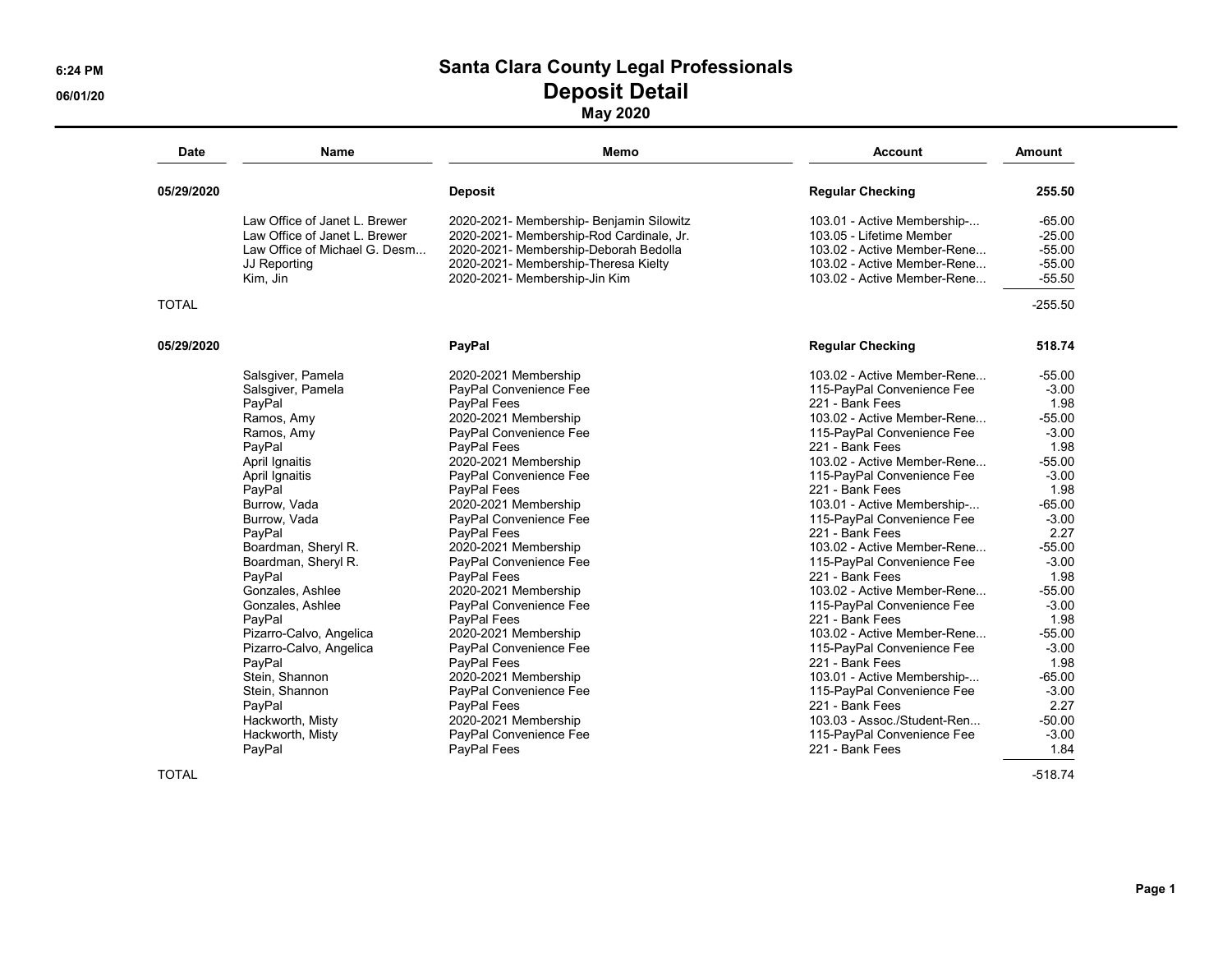#### 6:24 PM Santa Clara County Legal Professionals 06/01/20 Deposit Detail

May 2020

| <b>Date</b>  | Name                | Memo              | <b>Account</b>         | Amount   |
|--------------|---------------------|-------------------|------------------------|----------|
| 05/31/2020   |                     | <b>Deposit</b>    | <b>Regular Savings</b> | 0.01     |
|              | Wells Fargo Bank    | May 2020 Interest | 114 - Interest Income  | $-0.01$  |
| <b>TOTAL</b> |                     |                   |                        | $-0.01$  |
| 05/31/2020   |                     | <b>Deposit</b>    | <b>TIAA Bank CD</b>    | 39.24    |
|              | <b>TIAA Bank CD</b> | May 2020 Interest | 114 - Interest Income  | $-39.24$ |
| <b>TOTAL</b> |                     |                   |                        | $-39.24$ |